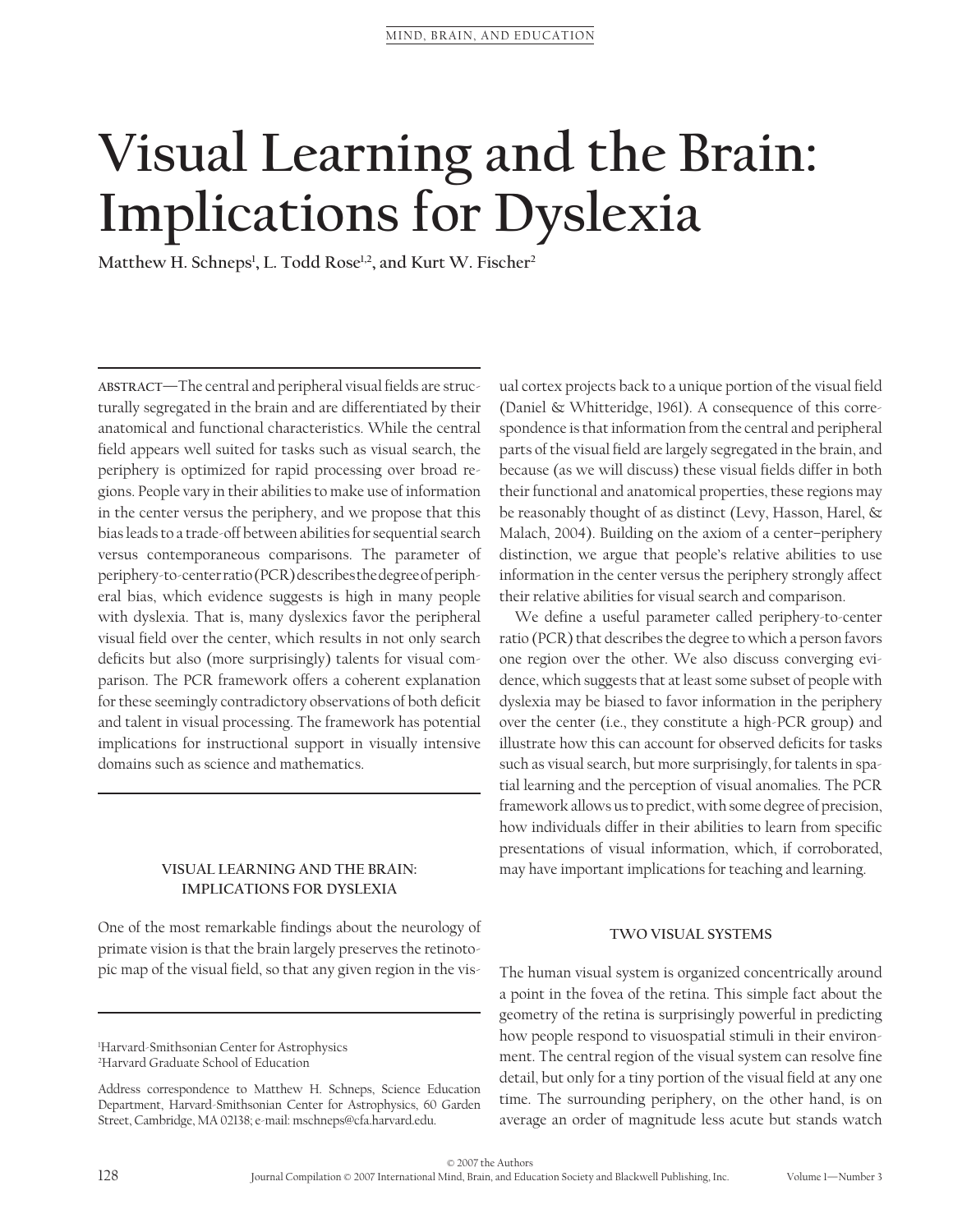#### Matthew H. Schneps et al.

over an angular field that is roughly three orders of magnitude larger in area (see Figure 1). And though the information in the periphery is coarsely sampled, it is sufficiently rich to allow people to discern, say, whether an object is an animal or a rock, even at the peripheral extremes ( Thorpe, Gegenfurtner, Fabre-Thorpe, & Bulthoff, 2001).

 The center and the periphery are optimized for very different needs. For example, while the center appears more sensitive to faces, the periphery is better at perceiving buildings and scenes ( Levy et al., 2004 ). And while the center is helpful when searching for small objects (Carrasco, Evert, Chang, & Katz, 1995), the periphery is better for rapid discriminations ( Carrasco, Giordano, & McElree, 2006 ). Functional differences like these can be traced to differences in the anatomy of the visual system that, from retina to cortex, serve to distinguish the visual response characteristics of these regions. For example, in the retinal center, the distribution of cone cells peaks sharply, while rods are absent, forming an annulus around this central point that peaks about ~20° off center (Curcio & Allen, 1990). The ganglia that pool and process the outputs of the photoreceptors also differ in the center and periphery. While 90% of the ganglia in the center are classified as (parvocellular) midget cells, these cells represent only about half the ganglia found in the periphery, where larger (magnocellular) parasol cells tend to dominate ( Dacey, 1994 ). Such physiological differences in the retina are carried over to the brainstem and visual cortex in such a way as to largely preserve the retinotopic organization of the eye. As a result, the center and the periphery are grossly segregated throughout the brain (Gattass et al., 2005) and can be considered for many intents and purposes as separate yet complementary visual systems.



Fig. 1. Two visual systems are contrasted in a fish-eye photograph of Harvard Yard covering 180° in visual extent. We invite the reader to hold an arm outstretched and compare this figure with their own perceptions. For reference, a thumb held at arm's length subtends a visual angle of approximately 2° (O'Shea, 1991). The inset scales normally sized text to the visual angle spanned by the hand. (The centermost 2° of this field contains the fovea, a region marked by the greatest concentration of cone cells but an absence of rods.) Now, while maintaining fixation on the back of the hand, we invite the reader to defocus attention so as to become aware of the wealth of detail evident outside the ~16° peripheral region spanned by the hand. In contrast to the central regions used in reading, the angular area visible in the periphery is immense, and much detail can be discerned even in the far periphery. We assert that people differ in their relative abilities for making use of information in the small central field versus the broad peripheral field, and the extent to which one is favored over the other can determine a person's relative proclivities for focused search tasks versus broad comparisons.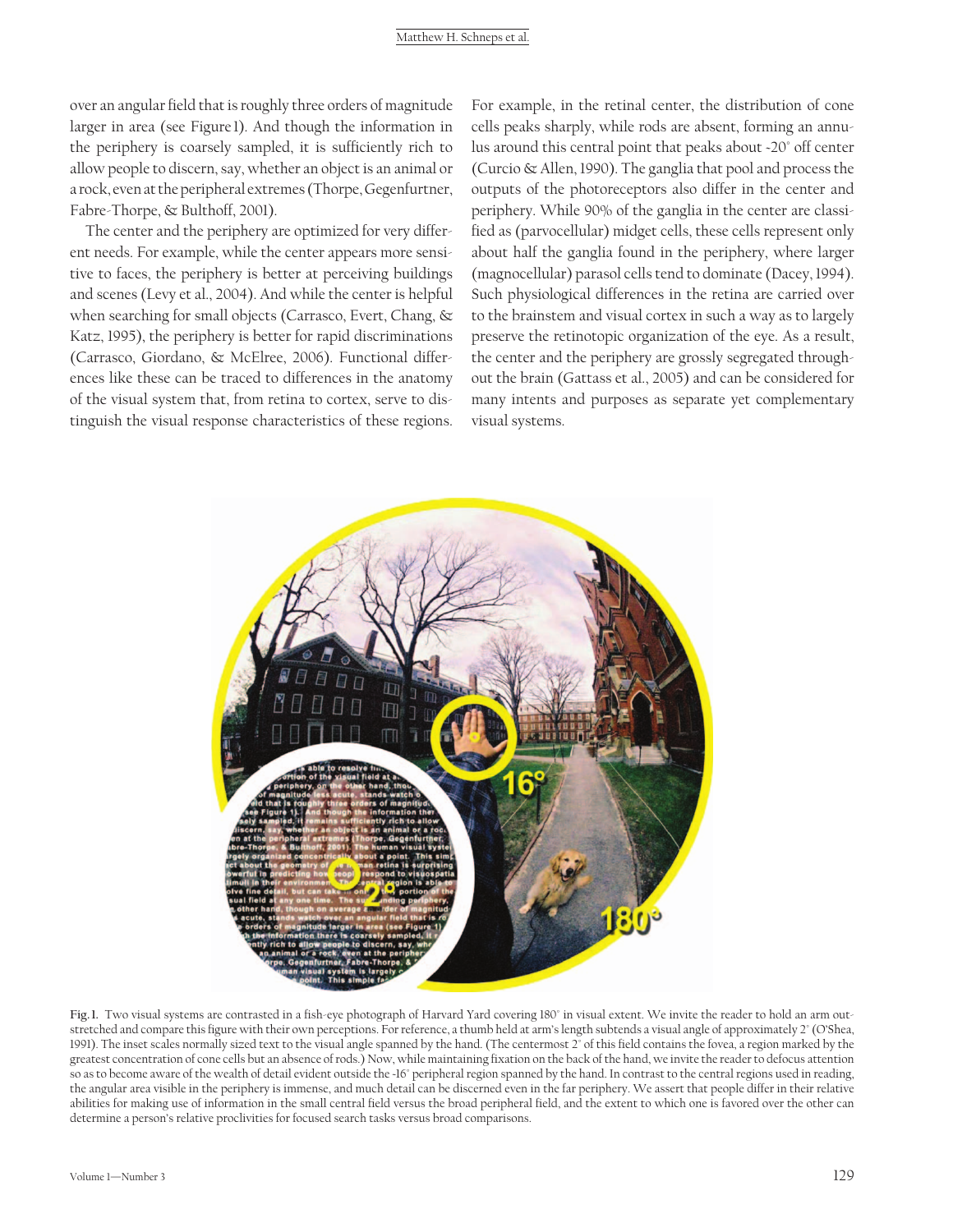Though the center and periphery are functionally and anatomically different, it is impractical to define a clear anatomical boundary separating these regions. Changes in the distribution of cones occur sharply ~1.5° from the center, but gross changes in the distribution of ganglia occur more gradually, becoming pronounced ~10° out. Experiments examining the top-down effects of cognitive load on vision show qualitative differences in response characteristics beginning at ~8° ( Plainis, Murray, & Chauhan, 2001; Schwartz et al., 2005 ). Though it may be difficult to precisely demarcate a center periphery boundary, for the purposes of this discussion, we take this to be at ~8°, where changes in attentional response become pronounced.

# **What If ... the Center and Periphery Were in Fact Independent?**

 In astronomy, it is common to use a coarse instrument, with a broad field of view, to search for large-scale structures across the sky, or to monitor for sudden changes occurring in random locations, without warning (e.g., the onset of a supernova). More costly telescopes, capable of high resolution over a narrowly restricted field of view, are used to study details in objects only after interesting locations are pinpointed using the wide-field instrument. Making an analogy to astronomical telescopes, let us take as a working hypothesis that the center and the periphery of the human visual system can indeed be considered independent instruments or systems. Doing so, we see that many fundamental differences in visuospatial response, including some pertaining to memory and attention, can be understood simply as a consequence of the differences in visual area covered by each of these regions. For example, the only way the central system can compare features that are widely separated in visual angle (i.e., by more than the diameter of the region) is if the eye is moved so that broadly separated features are scanned sequentially by its narrow field. Because the scanning is sequential, it necessarily takes place over time, and working memory is needed to process broad comparisons made via this region ( Inamdar & Pomplun, 2003). In fact, experiments show that when a gazecontingent window is used to isolate the center from the periphery, the load on available working memory increases ( Osaka & Osaka, 2002 ). By the same token, if comparative judgments are made using the peripheral system, demands on working memory are reduced because even widely separated features can be perceived almost simultaneously in this broad field of view. And indeed, the peripheral field appears to be optimized for making such contemporaneous comparisons, as evidenced by the fact that the speed at which visual discriminations are made increases significantly with increasing eccentricity (Carrasco, McElree, Denisova, & Giordano, 2003; Carrasco et al., 2006).

 The load on attentional processing is similarly affected by the preferential use of one region over the other. The center's restricted field of view reduces attentional demands because it is narrow and, in effect, acts like blinders on a horse to limit the number of distracters that need to be processed at any given time. The periphery, on the other hand, receives information from many locations at once and is therefore prone to confusion, limiting the region's utility in the presence of distracters or noise. Experiments show that, when searching for objects in a field of distracters, visual search is more efficient when the central parts of the visual field are used (Carrasco) et al., 1995; Cornelissen, Bruin, & Kooijman, 2005 ). Thus, when conceptualized as separate systems, use of the center versus the periphery introduces a trade-off between attention and working memory, which in turn affects the utility of each region when performing comparisons that are sequential (such as visual search) versus comparisons made more contemporaneously across broad extents. These differences are summarized in Table 1.

Assuming that people—for whatever reasons—vary in their abilities to make use of information presented in the center versus the periphery, we can define a conceptual parameter called the PCR that reflects the variation in this bias. 1 A bias favoring the center or the periphery could occur because of factors that are temporary or permanent, due to causes that are physical, physiological, or neurological in origin. For example, task design can temporarily affect PCR, say, through use of scotopic lighting that favors the periphery, thereby raising PCR. In contrast, cognitive load in the center can reduce performance in the periphery (e.g., Williams,

#### **Table 1**

| Property                            | Center  | Periphery             |
|-------------------------------------|---------|-----------------------|
| Perceived field of view             | Narrow  | Broad $(\sim 1:10^3)$ |
| Confusion from distracters or noise | Low     | High                  |
| Need for attention in spatial       | Low     | High                  |
| comparisons                         |         |                       |
| Processing speed                    | Slow    | Fast                  |
| Need for working memory in spatial  | High    | Low                   |
| comparisons                         |         |                       |
| Concurrent spatial processing       | Poor    | Good                  |
| Sequential visual processing        | Good    | Poor                  |
| (e.g., visual search)               |         |                       |
| PCR characteristics                 | Low PCR | High<br>CR            |

*Note.* PCR = periphery-to-center ratio.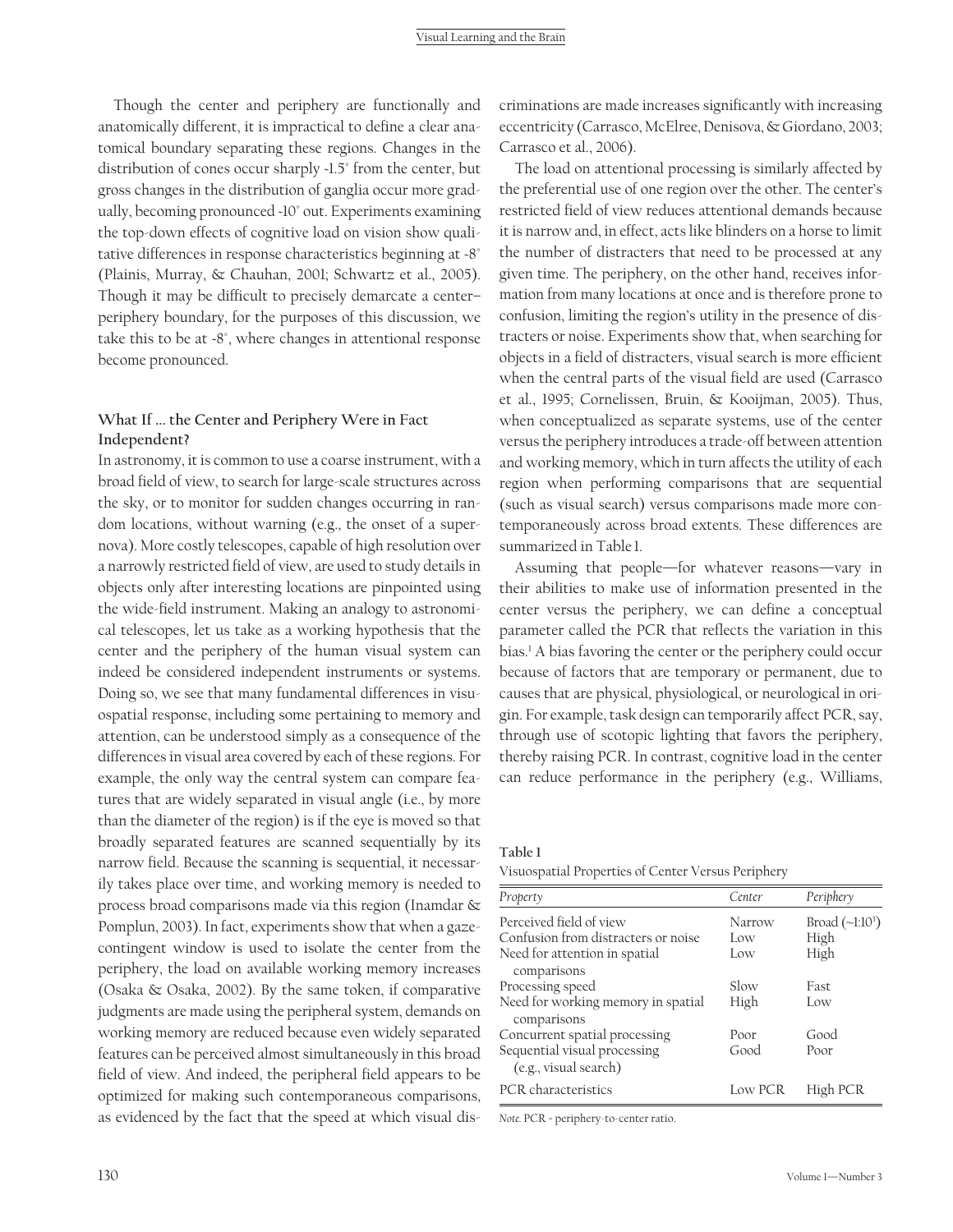1982) and would temporarily lower PCR. Physiological changes associated with aging ( Ball, Beard, Roenker, Miller, & Griggs, 1988 ), injury to the parietal regions of the brain ( Posner, Walker, Friedrich, & Rafal, 1984 ), or drugs such as vigabatrin (Kalviainen et al., 1999) reduce peripheral ability and should lower PCR. Damage to the retina from diseases such as glaucoma or macular degeneration would also bias a person's PCR. Thus, under our rather broad definition, any factor that biases a person's ability to use information in the periphery over information in the center would increase PCR, and vice versa, biasing abilities for concurrent and sequential processing (as well as demands for working memory and attention) as summarized in Table l.

## **Attention Segregates PCR Groups**

 Whether physical, neurological, or task-dependent factors are primarily responsible for the initial bias toward the center or the periphery, top-down attentional processes likely amplify this bias so as to further segregate PCR groups. For example, when attention is paid to a task in the central field, while simultaneously observing the periphery, functional magnetic resonance imaging results show that neural activity corresponding to the peripheral region is suppressed in the visual cortex ( Schwartz et al., 2005 ). This constriction of the peripheral field under high attentional load in the center has been known for some time (Leibowitz & Appelle, 1969) and is a phenomenon familiar to airplane pilots (Williams, 1995).

 There is evidence to suggest that a reciprocal effect takes place in the periphery, such that task load in the periphery suppresses perception in the center (Plainis et al., 2001). Here, the threshold for detecting a simple light, presented peripherally over a range of eccentricities from 5° to 30°, was measured while a cognitive task (e.g., discrimination of numerical digits) was simultaneously carried out in the central field. As expected, task load in the center suppressed the ability to perceive the peripheral light. But, surprisingly, performance in the center was found to reciprocally affect the simple detection task in the periphery, suggesting that the center and the periphery interfere under attentional task load.

 If an individual has a bias that tends to statistically overstimulate the center over the periphery, such a bias will on average increase the attentional load in the center, which in turn will further suppress the periphery ( Schwartz et al., 2005 ). Similarly, a bias that statistically overstimulates the periphery will tend to suppress the center (Plainis et al., 2001). Thus, reciprocal inhibitory interactions between the center and the periphery, due to mechanisms of attention, will statistically subdivide high- and low-PCR groups. Rather than a

continuum of abilities that range from central to peripheral, we would expect abilities associated with high- and low-PCR groups to be relatively bimodal, segregating populations with abilities for sequential/central visuospatial processing from those with proclivities for comparative/peripheral tasks.

#### **DYSLEXIA: A HIGH-PCR GROUP?**

 Developmental dyslexia, a disorder that affects abilities for reading and writing, is one of the most prevalent learning disabilities diagnosed among school-aged children in the United States (Shaywitz & Shaywitz, 2005). Though the specific etiology of dyslexia is unresolved ( Ramus, 2004 ), it is generally accepted that at least some subset of this population exhibits wide-ranging impairments in low-level visual processing (for a review, see Vellutino, Fletcher, Snowling, & Scanlon, 2004 ). Visual deficits in the perception of luminance contrast, coherent motion, flicker, persistence, and other processes associated with the magnocellular system are often linked with dyslexia (e.g., Eden, VanMeter, Rumsey, & Zeffiro, 1996; Livingstone & Hubel, 1988 ). In this section, we consider the possibility that people with dyslexia may constitute a high-PCR group (biased toward the periphery) and use the PCR framework to interpret recent findings pertaining to visuospatial abilities in dyslexia.

 Before proceeding with this discussion, a caveat is in order. We wish to emphasize that dyslexia is a heterogeneous disorder, likely consisting of several meaningful subtypes (e.g., Morris et al., 1998). Given the complex and multifaceted nature of reading failure (e.g., Fischer, Rose, & Rose, 2007 ), it is unlikely that any single factor alone (including the peripheral bias discussed here) can account for all of the rich variability inherent in the dyslexic phenotype. Although most of the visual research we draw upon to build our argument did not differentiate between subtypes of dyslexia (for exceptions, see Lorusso et al., 2004; Slaghuis & Ryan, 2006), it is important to point out that we expect the relevance of the PCR model to be limited to a subset of the dyslexic population. For purposes of this article, we will conceptualize the link between peripheral processing abilities and dyslexia in the broadest possible terms, keeping in mind that future research will be needed to more precisely characterize this relationship.

## **Impetus for the PCR Approach**

 The development of the PCR framework was motivated by an attempt to reconcile seemingly contradictory findings about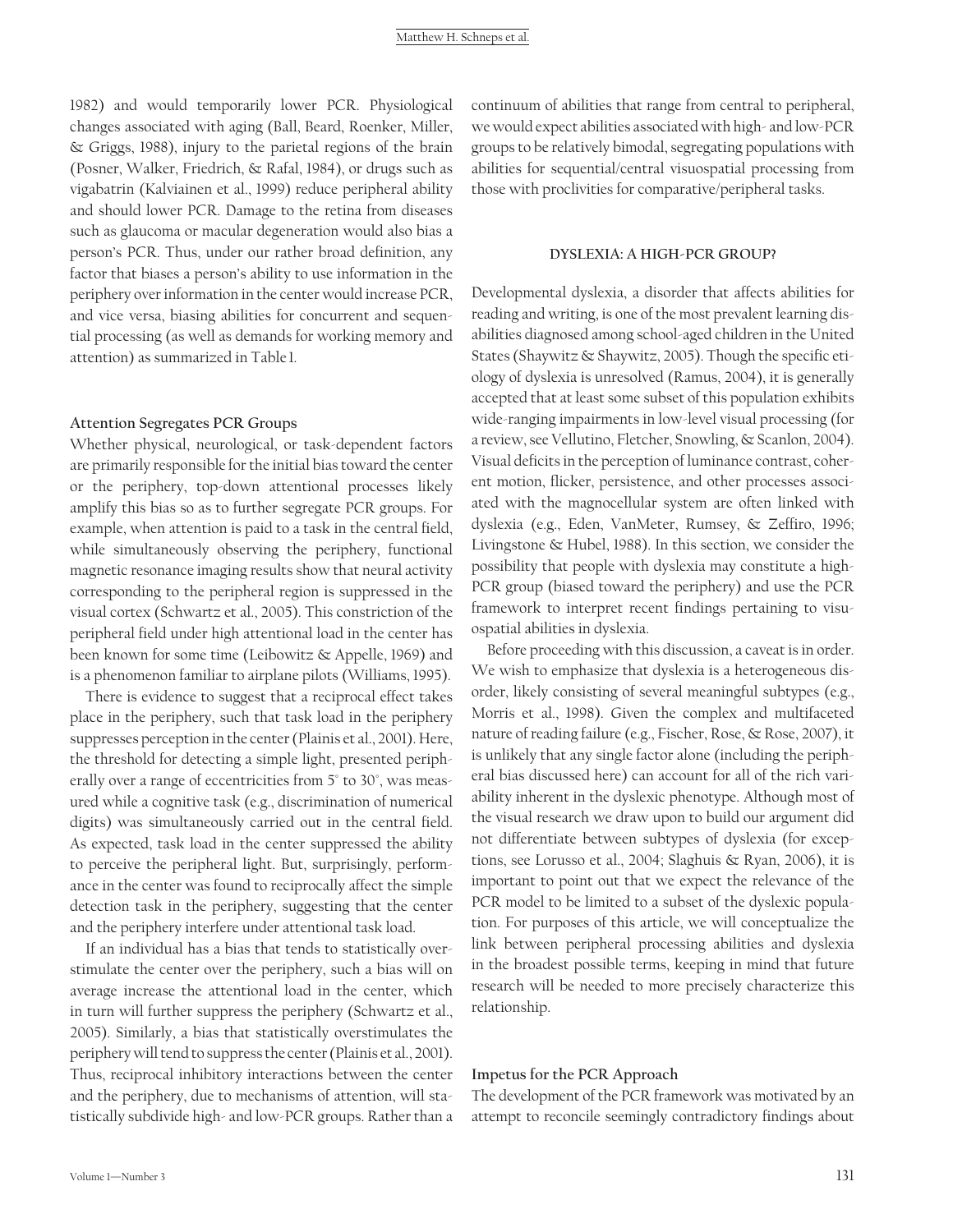whether dyslexia is associated with compensating talents in visuospatial domains (cf., Winner et al., 2001). Ever since " word blindness" was first described as a specific disability nearly a century ago, researchers speculated that individuals with dyslexia may possess talents in certain visuospatial domains (Orton, 1925), which would account for their success in visually intensive pursuits, such as science or art (Everatt, Steffert, & Smythe, 1999; Fink, 2006; Wolff & Lundberg, 2002). From the extant visual literature on dyslexia, it is apparent that characteristics rightly described as deficits in the context of reading can be perceived as talents when reexamined from other standpoints. For example, peripheral distractibility, observed to be a detriment in reading (Geiger & Lettvin, 1987; Rayner, Murphy, Henderson, & Pollatsek, 1989 ), could be perceived as a talent if the task at hand involved the detection of visual anomalies in the periphery. However, because the peripheral field is less important than the central field in reading (Rayner & Bertera, 1979), it is perhaps not surprising that few investigators have systematically probed these sorts of visual differences in dyslexia. Therefore, the insights raised by the PCR framework may have escaped notice in the literature on dyslexia simply because of the focus on reading and the neglect of other visual skills, despite the fact that the pertinent neurological findings supporting this model (described below) have been known for decades.

## **Evidence of Peripheral Bias Associated with Dyslexia**

 Evidence that some individuals with dyslexia exhibit a visual bias toward the periphery first came to light in studies measuring letter identification in the peripheral field (Geiger & Lettvin, 1987; Geiger, Lettvin, & Zegarra-Moran, 1992 ). In these studies, researchers used a mechanical shutter (tachistoscope) to briefly flash (for ~10-25 ms) pairs of letters simultaneously in the center and in the periphery, observing accuracy of response as a function of eccentricity for the outermost letter. These researchers found that dyslexics tended to perform slightly worse than normal readers when the outside letter was presented in the central field (within  $-5^{\circ}$ ), but they performed better than controls when the outermost letter was presented in the periphery. Specifically, whereas normal readers could not identify letters above chance level at an eccentricity of ~10°, dyslexics performed at above-chance levels as far out as ~12.5°. In fact, one severely dyslexic man was able to recognize letters at ~20° eccentricity. The seminal findings of Geiger and Lettvin were soon independently confirmed (Perry, Dember, Warm, & Sacks, 1989), and more recently reconfirmed in a large study involving 125 Italian

children (Lorusso et al., 2004). This latter work replicated Geiger and Lettvin's original apparatus and furthermore divided the dyslexic children into Boder and Bakker subtypes. This work confirmed the earlier findings (Geiger  $\&$ Lettvin, 1987; Geiger et al., 1992 ) and further showed that the enhanced peripheral effects appeared relatively insensitive to subtype.

Though Geiger and Lettvin's findings were substantiated through a number of experiments, their work was heavily criticized early on, in part because the results appeared difficult to replicate using an apparatus such as a computer that lacked the temporal and spatial resolution of the tachistoscope (Geiger & Lettvin, 2000). For example, one study (Klein, Berry, Briand, D'Entremont, & Farmer, 1990) that used a relatively crude Apple II display found only marginal support for the effect Geiger and Lettvin claimed. Another study ( Goolkasian & King, 1990 ) using the 12-inch monitor of a Macintosh II again offered only partial support. However, these partial nonreplications were sufficient to draw interest away from Geiger and Lettvin's findings (Rayner, 1998), until other independent evidence (e.g., Facoetti, Paganoni, & Lorusso, 2000) sparked a resurgence in this work (Lorusso et al., 2004).

 Despite the controversy, the letter recognition experiments were not the only evidence of peripheral bias in dyslexia. Grosser and Spafford (1989, 1990) used techniques of kinetic and static perimetry, common in ophthalmology, to map peripheral sensitivity to low-level color and intensity contrasts in dyslexics and controls. They found that, whereas average readers were able to identify colors to -10°-20° eccentricity along the horizontal meridian, subjects they classified as severely dyslexic could identify colors as far out as ~40° – 60° eccentricity. In addition, their studies observing peripheral sensitivity to the sudden onsets of randomly located low-level intensity contrasts also showed greater peripheral sensitivity in dyslexics (Grosser & Spafford, 1990). An independent variation on this latter experiment (Facoetti et al., 2000), which compared reaction times for the perception of randomly presented 20-ms flashes at 16 cardinal locations, again confirmed findings of enhanced peripheral response associated with dyslexia.

 Stuart and Lovegrove (1992) proposed that Grosser and Spafford's findings of enhanced peripheral sensitivity to colors and contrasts were consistent with anatomical, physiological, and behavioral evidence ascribed to abnormalities in postretinal transient (magnocellular) pathways associated with dyslexia. This evidence included postmortem histological studies that compared the brains of people with dyslexia and controls ( Livingstone, Galaburda, Rosen, &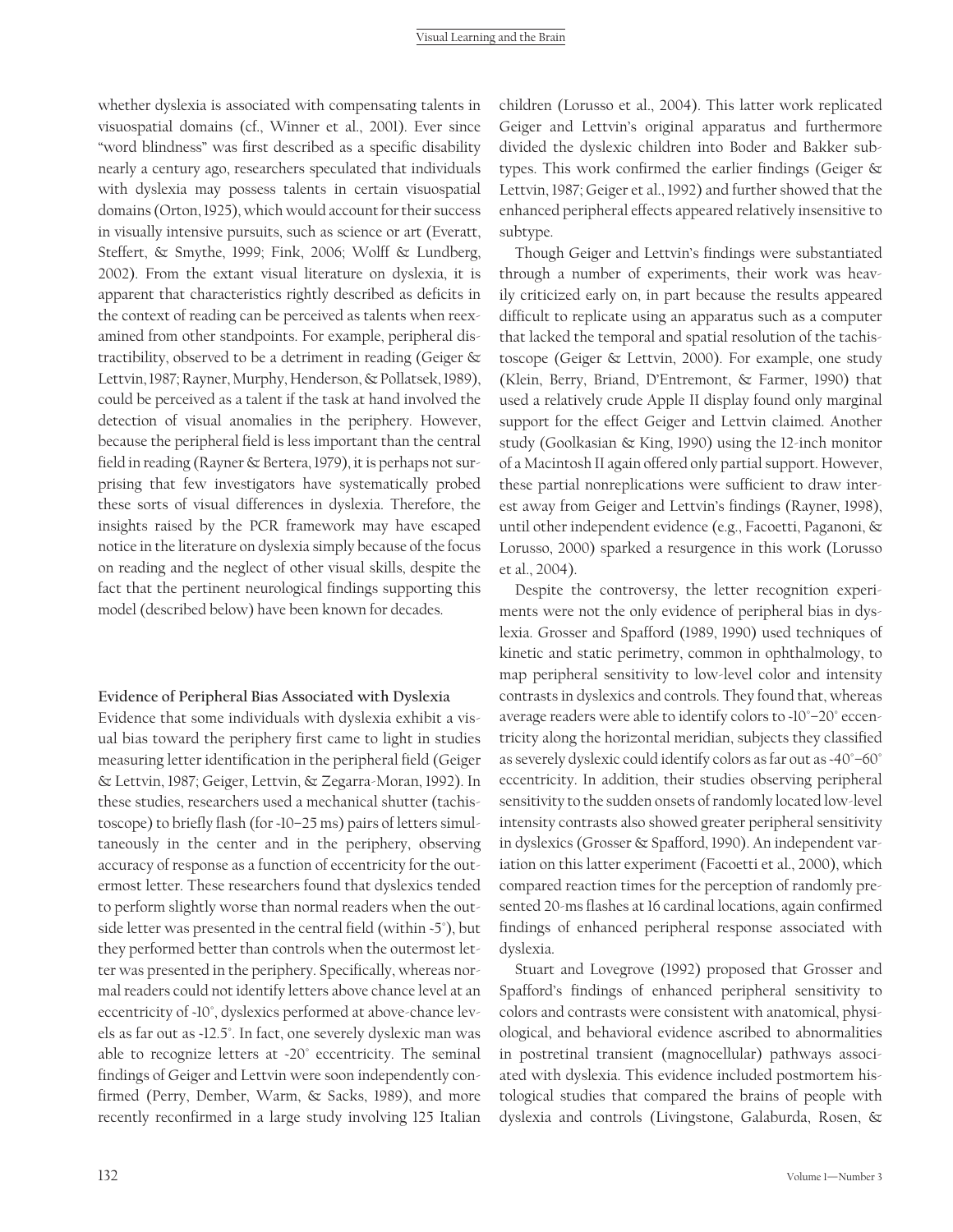Drislane, 1991), revealing irregularities in the laminar structures of the magnocellular lateral geniculate nucleus in those with dyslexia. Other evidence included a substantial literature (described in Slaghuis & Ryan, 2006 ) citing behavioral and physiological evidence linking at least some subgroups of dyslexia with deficits for visual functions associated with these magnocellular pathways, including deficits for coherent motion detection, flicker fusion, and sensitivity to intensity contrasts. Regardless of the specific mechanisms, for purposes of the foregoing discussion, it is only important to note that there is a converging body of evidence suggesting that at least some people with dyslexia exhibit a visual bias favoring the periphery, characteristic of what we would call a high-PCR group.

#### **Implications for Visuospatial Abilities in Dyslexia**

 If dyslexia constitutes a high-PCR group (biased to the periphery), then according to the arguments leading to Table 1, people with dyslexia in comparison to controls will show advantages for contemporaneous comparative operations as well as disadvantages for sequential visual discriminations. Consistent with this hypothesis, there is a body of research demonstrating both the disadvantages and the advantages: Dyslexics perform poorly on tasks involving visual search (e.g., Facoetti, Paganoni, Turatto, Marzola, & Mascetti, 2000; Facoetti et al., 2000; Iles, Walsh, & Richardson, 2000 ), such as the visual serial reaction time task ( Howard, Howard, Japikse, & Eden, 2006 ), which is a sequen-

tially presented search task that places extreme demands on visual working memory. They also perform two to three times worse on contour integration (Simmers & Bex, 2001), a visual search task (see Figure 2) that is easily confounded by peripheral confusion and thus especially difficult for high-PCR groups.

 The research also documents the advantages for visual comparison in high-PCR groups, such as dyslexics, which show talents for tasks involving contemporaneous comparisons that are done better using the periphery. For example, the impossible figures task seems to be facilitated by a peripheral bias. In this task (see Figure 3), subjects must distinguish between possible figures and impossible ones, and make this discrimination as quickly as possible. In order to determine whether a figure is impossible, one portion of the figure must be compared against another, either visually or in memory, to note inconsistencies in the figure (see Figure 3c). Those more adept at making use of information in the periphery (high PCR) should be able to perform these comparisons quickly, with minimal need for working memory. However, those who tend to rely on information in the central visual field (low PCR) need to scan the figure sequentially, which requires that comparisons be made largely in working memory; thus, they should be less effective at this task. Interestingly, experiments show that people with dyslexia are, on average, able to discriminate both possible and impossible figures more rapidly than controls, without sacrificing accuracy for speed (von Karolyi, 2001; von Karolyi, Winner, Gray, & Sherman, 2003). These findings provide support for the notion that at least some individuals with



Fig. 2. Contour Integration Task. (a) Left: Those with dyslexia are 2-3 times less sensitive to the presence of a string of connected contour elements (arrow) compared to controls (adapted from Simmers & Bex, 2001). The square region measures 9° diagonally, and the 10 c/degree grating we appended to the right of the task suggests the limiting resolution of the periphery likely to be invoked. (b) Right: The same stimulus Gaussian blurred so as to barely obliterate the grating, simulating how the stimulus might appear when viewed at a peripheral resolution. Note that in this peripheral view the target becomes fused and is all but obliterated, while other elements elsewhere merge to form false targets. We suggest that those with high periphery-to-center ratio response will be more drawn to these false peripheral targets, reducing the efficiency of their search.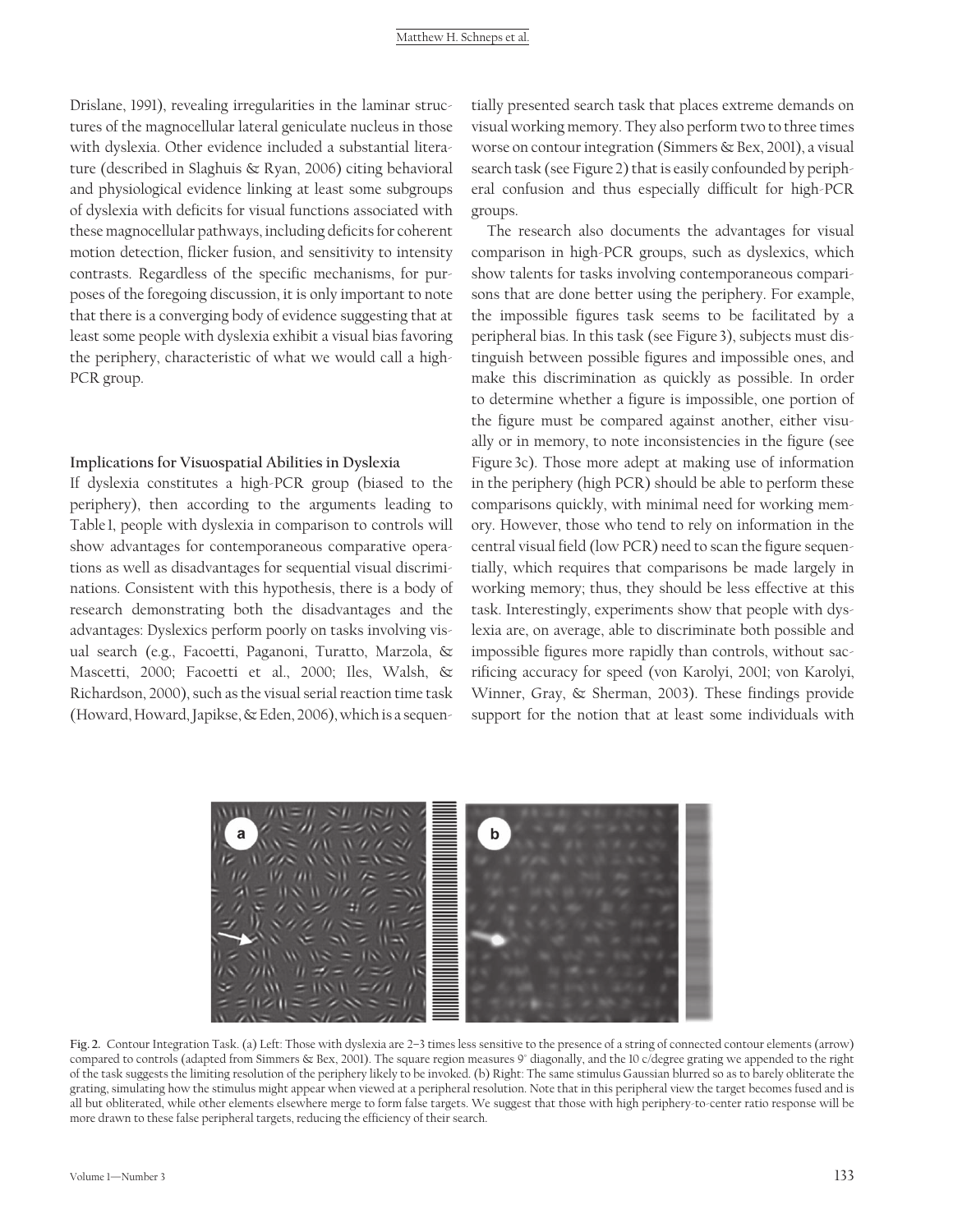

Fig. 3. (a) A logically consistent (possible) rendering of an object. (b) An impossible figure (adapted from von Karolyi, 2001). (c) Impossible figures are characterized by internal inconsistencies in their geometry that are evident when portions of the figure are pair-wise compared. We suggest that peripheral advantages in dyslexia facilitate such comparisons, speeding their response.

dyslexia tend to exhibit peripheral advantages characteristic of a high-PCR group.

 Individuals with dyslexia have also been found to exhibit talents for implicit spatial learning (Howard et al., 2006) as measured by the contextual cueing task (Chun  $\&$  Jiang, 1998 ). Implicit spatial learning occurs in everyday contexts as a result of repeated exposure to a space that becomes familiar, such as recalling locations of implements stored in a kitchen. A type of task called contextual cueing is used to measure abilities for implicit learning by observing reaction times for finding a T-shaped target randomly placed among a field of L-shaped distracters (see Figure 4a). The task interleaves arrangements that are new and random (novel condition) with patterns seen in previous trials (repeated condition). The arrangement of distracters is learned implicitly while searching for the target, which facilitates target detection in the repeated condition but not in the novel condition. Thus, abilities for spatial learning can be observed by comparing reaction times in the repeated and novel conditions in earlier and later trials of the conditions ( Figure 4b ).

 Studies of contextual cueing in dyslexia show that, on average, people with dyslexia outperform controls in implicit

spatial learning ( Howard et al., 2006 ), despite the fact that their reaction times for the search are slower (see Figure 4b ). Given that a process of pair-wise comparisons (suggested by arrows in Figure 4a) is used in learning the locations of the target (Brady  $\&$  Chun, 2005), we would predict that high-PCR groups, who are more adept at peripheral comparisons (Table 1), will show advantages for spatial learning. At the same time, since a peripheral advantage confounds the search by increasing peripheral distraction, this same group should be slower overall in locating the target. Both these effects are evident in the data of Howard and colleagues, where the dyslexic group was found to be slower at search but stronger at spatial learning, consistent with the notion that dyslexia constitutes a high-PCR group.

#### **SUGGESTIONS FOR FUTURE RESEARCH**



Fig. 4. (a) In the contextual cueing task, subjects are asked to rapidly locate a T-shaped target in a field of distracters. Performing this search, the target location is learned through a process of spatial comparison (suggested here by arrows superimposed on the task). We suggest that these comparisons are facilitated in dyslexia by enhanced peripheral abilities. (b) Spatial learning is measured as the difference in reaction times for repeated patterns compared to novel ones. Dyslexics search novel layouts more slowly but seem to learn the spatial layouts more efficiently. Figures were adapted from Howard et al. (2006).

 The PCR framework suggests a number of potentially fruitful topics for research to elaborate and to test the model. Two relevant arenas for research are (a) the relation of central and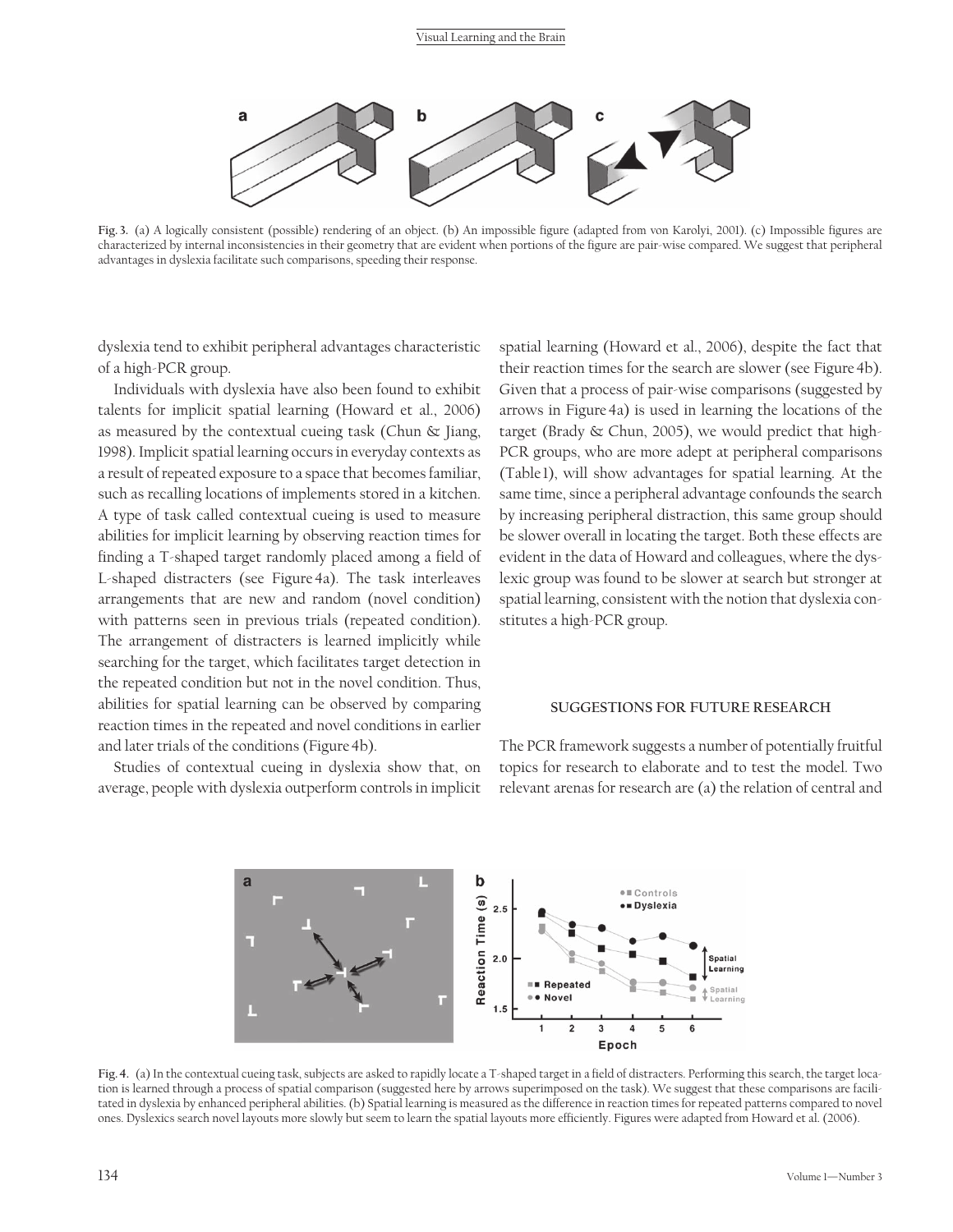peripheral vision to search and comparison skills and (b) the connection of visual skills to learning and instruction, especially in students with dyslexia.

# **Connecting Central and Peripheral Vision to Search and Comparison**

 The PCR model predicts that any effect that alters the balance between central and peripheral visual perception will yield corresponding effects for visual search and peripheral spatial comparison. There are several ways to test this relation empirically. For example, eye tracking can be used to lock a gaze-contingent window to a computer display, creating artificial scotomas (small areas of reduced visual acuity) that arbitrarily vary the balance between center and periphery (Cornelissen et al., 2005; Henderson, McClure, Pierce, & Schrock, 1997). In this context, the PCR model predicts that abilities for visual search will be seriously compromised by a central scotoma, whereas abilities for peripheral comparisons will actually be enhanced. The exact opposite is predicted when a gaze-contingent tunnel is used to artificially limit peripheral vision. The PCR bias will also be modified by presenting the same task under different lighting conditions (e.g., use of low-level illumination will introduce a peripheral bias, whereas the use of color contrasts will bias perceptual sensitivity toward the center).

 The PCR framework also predicts that abilities for visual search and peripheral comparison are negatively correlated, such that individuals who tend to excel in one process (e.g., visual search) will be less adept at the other (e.g., spatial comparison). Studies tracking individual response for each of these abilities may even reveal a bimodal distribution. Depending on the PCR bias of individuals within a given population, we would expect to find that one set of abilities or the other would be favored. For example, if a sample is composed primarily of people with dyslexia (high PCR), then the distribution will more strongly favor processes of spatial comparison.

#### **Investigating Implications for Instruction**

 In the arena of education, the PCR framework predicts that high-PCR students (such as, presumably, those with dyslexia) should demonstrate very specific advantages and disadvantages for visual learning, including:

- · Advantages for concepts dependent on making visual comparisons (e.g., involving symmetry) across a single figure.
- · Disadvantages for concepts dependent on visual comparisons across multiple figures (especially if on different pages).
- · Advantages for identifying or locating objects embedded in a distracting background, when the background is familiar.
- · Disadvantages for identifying or locating objects embedded in a distracting background, if the background is unfamiliar.

 The proposition that visual learning strategies differ systematically depending on PCR bias can provide insights to guide the design of visual materials (e.g., figures, graphics, Web materials, multimedia) intended to support instruction. This approach predicts that subtle differences in the context of a visual presentation may affect students' abilities to perceive intended points, depending on their PCR bias. For researchers interested in testing these predictions in an educational context, important factors to consider are the degree to which illustrations make use of visual search (favoring low PCR) versus spatial comparison (favoring high PCR) and the degree to which opportunities for implicit spatial learning are encouraged. Of course, people develop long-term skills for visual search and comparison over long-time periods, and those skills are affected by persistent biases in their use of central versus peripheral visual systems. Therefore, any research investigating the impact of a peripheral visual bias on learning would also need to address the role that development plays in shaping the learning behaviors observed.

 To devise supports for students with high-PCR characteristics, investigators can consider pedagogical analogies to tasks, where those with dyslexia tend to outperform controls. For example, findings with the impossible figures task (Figure 3) suggest that those with dyslexia may be adept at spotting departures from symmetry inherent in a figure or a layout. Such abilities can be leveraged to scaffold instructional content and benefit this group. Figure 5 illustrates a paradigm that we are currently investigating in our laboratory, where the inherent symmetry in a scientific figure or graph may promote abilities for scientific discovery among those with better peripheral processing.

 Similarly, the contextual cueing paradigm provides clues as to how abilities for spatial learning might be used to support high-PCR learners. For example, spatial learning plays a key role in pedagogy that deals with characterizations of the fundamental properties of matter, as with the spatial layout of elements in a periodic table (Figure 6). We predict that exercises that provide students the time to gain familiarity with the locations of elements in the table (say, by having them hand-graph a portion of the table) will be especially instructive for high-PCR students who can draw upon their relative strengths for spatial comparison.

 Clearly, the PCR framework generates a series of predictions that can be useful in educational settings, but at this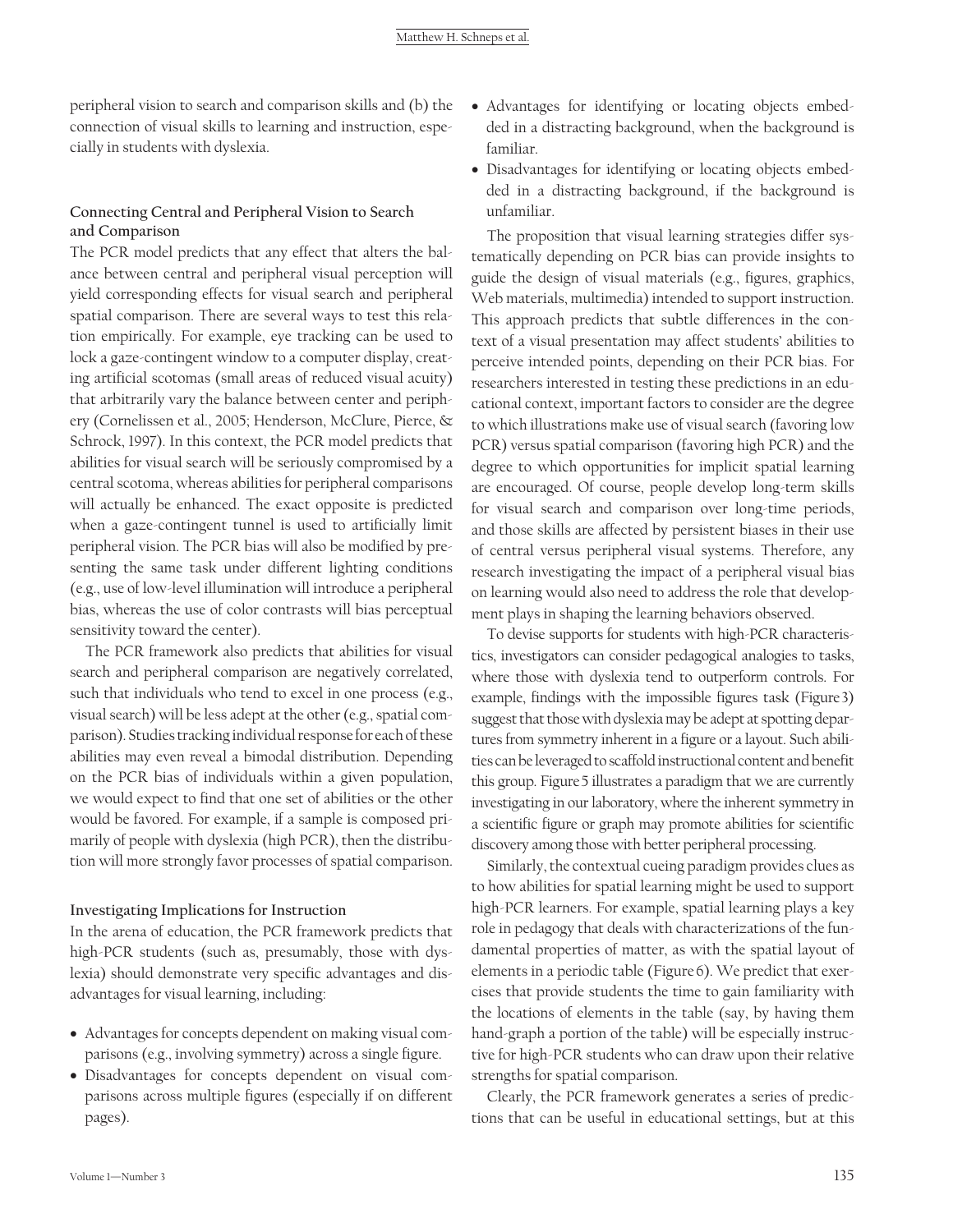

Fig. 5. Those in high-periphery-to-center (PCR) ratio groups may be more sensitive to spatial symmetry present in figures and graphs. For example, (a) shows a graph of the spectrum of a galaxy revealing a characteristically symmetric mirror-image profile believed to be an indication of the presence of a massive black hole. (b) Those in high-PCR groups may be more sensitive to faint hints of such symmetry present in noisy data and thus may be able to detect the presence of black holes at earlier stages in the data-gathering process. Figures were adapted from Braatz, Henkel, Greenhill, Moran, & Wilson (2004) and Kondratko et al. (2006) .

point, most of them are only predictions. They all need to be studied empirically before they are implemented in any meaningful way in the classroom.

#### **CONCLUSIONS**

 The center and periphery of the visual system are distinguished by differences in their anatomical and functional characteristics that make them fundamentally distinct. For many reasons, people vary in their abilities to make use of information in one region relative to the other, and this variation tends to bias abilities for visuospatial tasks. Individuals who are biased to favor the center over the periphery are expected to perform well on tasks that depend on visual search but less well on tasks involving spatial comparisons. This performance pattern should be reversed in individuals who have a bias favoring the peripheral field. Top-down attentional processes that cause task load in the center to suppress response in the periphery, and vice versa, will tend to reinforce an initial bias, so that on average, a bimodal distribution in abilities for search and comparison is expected.

 Mounting evidence suggests that at least some subset of dyslexics show a bias favoring information in the peripheral field. We contend that this bias contributes to poor performance for temporally sequential visual processes (e.g., visual search), but results in complementary talents (compared to normal readers) for contemporaneous comparative processes such as spatial learning. Experience will serve to increase the effects of this bias, leading to long-term learned behaviors that affect skills and abilities more globally.

 It has long been suspected that people with dyslexia may have certain visuospatial talents (see discussion in Winner et al., 2001), and it has been noted that many people with dyslexia perform well in visually intensive domains ( Wolff & Lundberg, 2002 ). Indeed, dyslexic individuals, such as the Nobel laureate Baruj Benacerraf, have made remarkable contributions to intellectually challenging fields despite their disabilities (Fink, 2006). We hypothesize that the push-pull between deficits and talents associated with dyslexia is an inherent consequence of the neurology of this disability that



**Fig. 6.** (a) In the contextual cueing task, enhanced abilities for spatial comparison (suggested by arrows overlaid) can lead to talents for spatial learning in those with dyslexia. (b) Similarly, advantages for spatial learning can promote learning positional relationships among elements in the periodic table, important for building a conceptual understanding of atomic characteristics.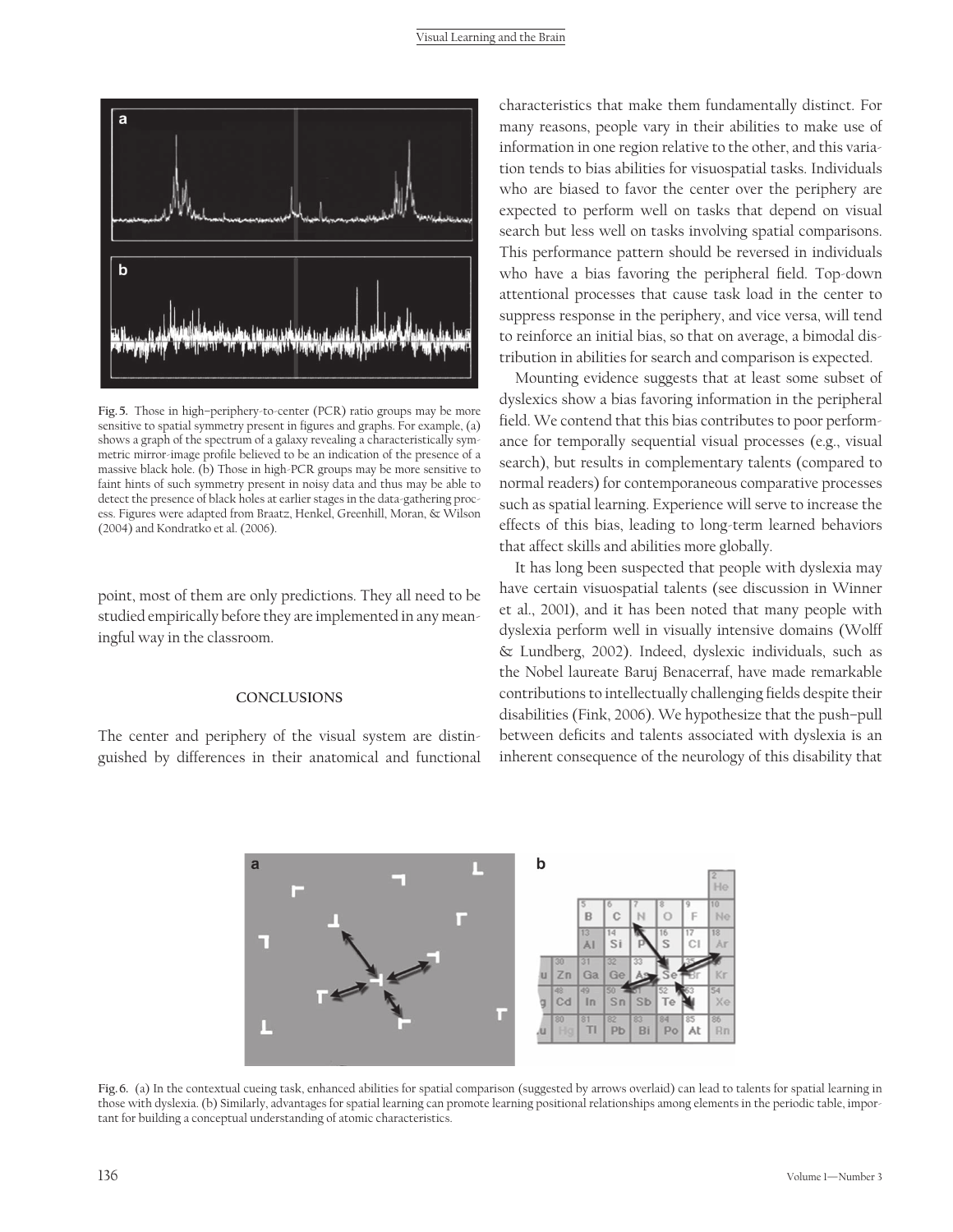leads to association of developmental dyslexia with advantages for peripheral vision.

 The PCR framework put forward in this article predicts that abilities for visual search are, in general, oppositely paired with abilities for spatial comparison, such that those who are good at one will tend to be poor at the other. If corroborated, these findings may have important implications for the development of pedagogical strategies, especially in fields such as science or mathematics where visual representations of concepts are an important part of instruction: Visual strategies that work well for low-PCR students may be less effective when applied to high-PCR students (which we predict would include at least a subset of those with dyslexia). Conversely, high-PCR people may bring capabilities to the learning process that are not shared by their low-PCR peers, providing advantages that, for example, might be used to scaffold learning in students with dyslexia. Given these two different patterns of ability (and disability) for visual learning, instructional approaches can be designed to enhance opportunities for visual learning for people with each pattern.

*Acknowledgments* — We wish to thank Tami Katzir for shaping the direction of this work and the two anonymous reviewers who helped to strengthen our argument. We also thank Chris Wooden, Robert Tai, Lincoln Greenhill, Mark Reid, Catya von Karolyi, and Nancy Cook Smith for helpful discussions; Philip Sadler, Roy Gould, and the late Michael Filisky for their feedback; and most of all, Randy Goodman, Kaylin Rose, and Jane Haltiwanger for their support.

#### **NOTE**

1 One possible way to construct a quantitative definition of PCR would be to use a speed-accuracy trade-off formalism ( Reed, 1973 ) to create a ratio comparing the measured speed of visual processing at 4° and 12°, following procedures of Carrasco et al. (2003).

#### **REFERENCES**

- Ball, K. K., Beard, B. L., Roenker, D. L., Miller, R. L., & Griggs, D. S. (1988). Age and visual search: Expanding the useful field of view. Journal of the Optical Society of America, 5, 2210-2219.
- Braatz, J. A., Henkel, C., Greenhill, L. J., Moran, J. M., & Wilson, A. S. (2004). A green bank telescope search for water masers in nearby galactic nuclei . *Astrophysical Journal Letters* , *617* , L29 .
- Brady, T. F.,  $\&$  Chun, M. M. (2005). The effects of local context in visual search: A connectionist model and behavioral study of contextual cueing. *Journal of Vision*, 5, 860.
- Carrasco, M., Evert, D. L., Chang, I., & Katz, S. M. (1995). The eccentricity effect: Target eccentricity affects performance on conjunction searches. *Perception and Psychophysics*, 57, 1241-1261.
- Carrasco, M., Giordano, A. M., & McElree, B. (2006). Attention speeds processing across eccentricity: Feature and conjunction searches. Vision Research, 46, 2028-2040.
- Carrasco, M., McElree, B., Denisova, K., & Giordano, A. M. (2003). Speed of visual processing increases with eccentricity . *Nature Neuroscience* , *6* , 699 – 700 .
- Chun, M. M., & Jiang, Y. (1998). Contextual cueing: Implicit learning and memory of visual context guides spatial attention. *Cognitive Psychology*, 36, 28-71.
- Cornelissen, F. W., Bruin, K. J., & Kooijman, A. C. (2005). The influence of artificial scotomas on eye movements during visual search. Optometry and Vision Science, 82, 27-35.
- Curcio, C. A., & Allen, K. A. (1990). Topography of ganglion cells in human retina. *Journal of Comparative Neurology*, 300, 5-25.
- Dacey , D. M. ( 1994 ). Physiology, morphology and spatial densities of identified ganglion cell types in primate retina. *Ciba Foundation Symposium* , *184* , 12 – 28 ; discussion 28 – 34 , 63 – 70 .
- Daniel, P. M., & Whitteridge, D. (1961). The representation of the visual field on the cerebral cortex in monkeys. *Journal of Physiology* , *159* , 203 – 221 .
- Eden, G. F., VanMeter, J. W., Rumsey, J. M., & Zeffiro, T. A. (1996). The visual deficit theory of developmental dyslexia. *Neuroimage*, *4* , S108 – S117 .
- Everatt, J., Steffert, B., & Smythe, I. (1999). An eye for the unusual: Creative thinking in dyslexics . *Dyslexia* , *5* , 28 – 46 .
- Facoetti, A., Paganoni, P., & Lorusso, M. L. (2000). The spatial distribution of visual attention in developmental dyslexia . Experimental Brain Research, 132, 531-538.
- Facoetti, A., Paganoni, P., Turatto, M., Marzola, V., & Mascetti, G. (2000). Visual-spatial attention in developmental dyslexia. Cortex, 36, 109-123.
- Fink, R. P. (2006). Why Jean and John couldn't read—and how they learned. Newark, DE: International Reading Association.
- Fischer, K. W., Rose, L. T., & Rose, S. (2007). Growth cycles of mind and brain: Analyzing developmental pathways of learning disorders. In K. W. Fischer, J. H. Bernstein, & M. H. Immordino-Yang (Eds.), Mind, brain, and education in reading disorders (pp. 101-123). Cambridge, UK: Cambridge University Press.
- Gattass, R., Nascimento-Silva, S., Soares, J. G., Lima, B., Jansen, A. K., Diogo, A. C., et al. (2005). Cortical visual areas in monkeys: Location, topography, connections, columns, plasticity and cortical dynamics . *Philosophical Transactions of the Royal Society of London. Series B, Biological Sciences* , *360* , 709 – 731 .
- Geiger, G., & Lettvin, J. Y. (1987). Peripheral vision in persons with dyslexia . *New England Journal of Medicine* , *316* , 1238 – 1243 .
- Geiger, G., & Lettvin, J. Y. (2000). Developmental dyslexia: A different perceptual strategy and how to learn a new strategy for reading. Saggi Child Development & Disabilities, 26, 73-89.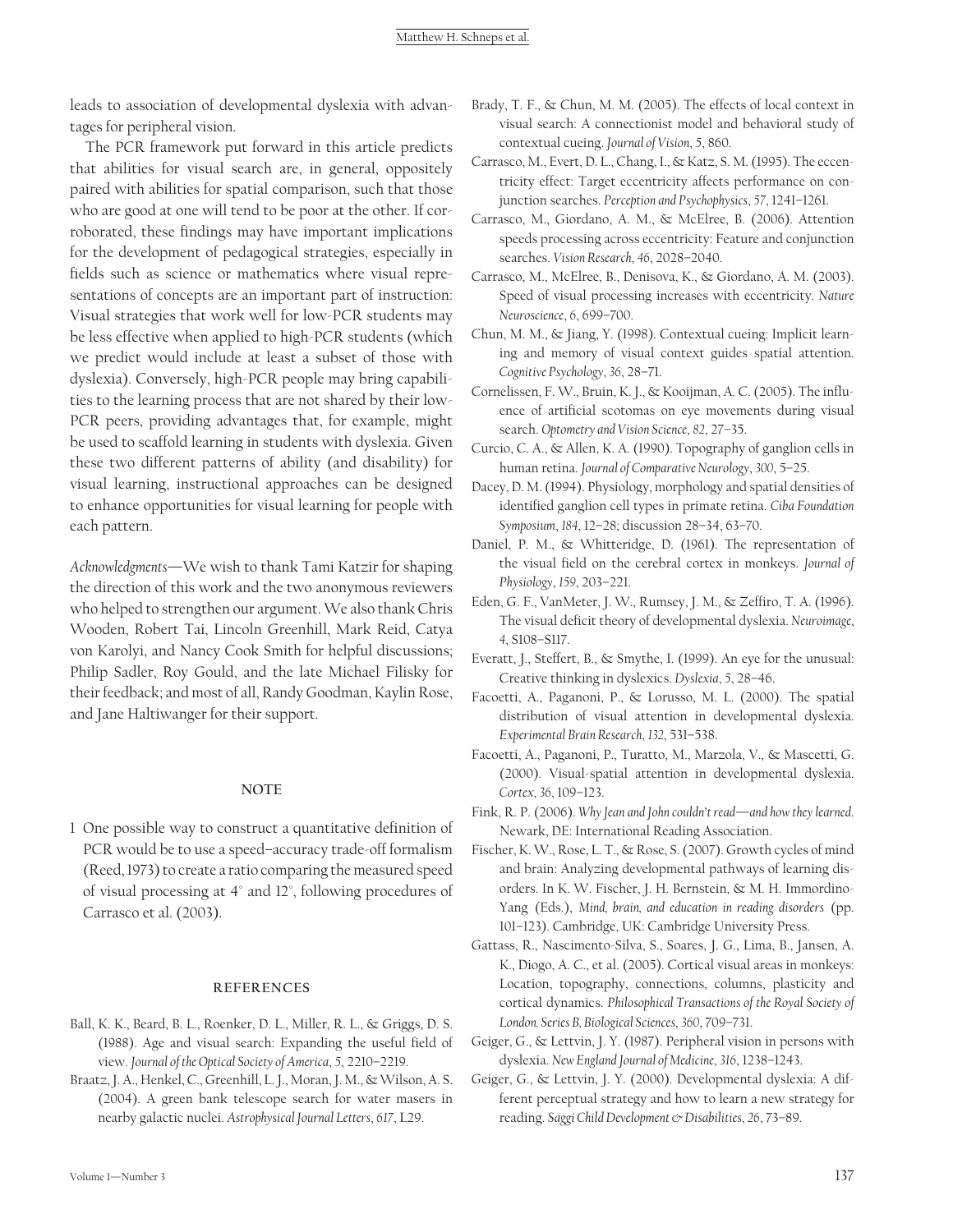Geiger, G., Lettvin, J.Y., & Zegarra-Moran, O. (1992). Task-determined strategies of visual process. *Cognitive Brain Research*, 1, 39-52.

- Goolkasian, P., & King, J. (1990). Letter identification and lateral masking in dyslexic and average readers . *American Journal of Psychology* , *103* , 519 – 538 .
- Grosser, G. S., & Spafford, C. S. (1989). Perceptual evidence for an anomalous distribution of rods and cones in the retinas of dyslexics: A new hypothesis . *Perceptual and Motor Skills* , *68* , 683-698
- Grosser, G. S., & Spafford, C. S. (1990). Light sensitivity in peripheral retinal fields of dyslexic and proficient readers. Perceptual *and Motor Skills* , *71* , 467 – 477 .
- Henderson, J. M., McClure, K. K., Pierce, S., & Schrock, G. (1997). Object identification without foveal vision: Evidence from an artificial scotoma paradigm. Perception and Psychophysics, 59, 323 – 346.
- Howard, J. H., Howard, D. V., Japikse, K. C., & Eden, G. F. (2006). Dyslexics are impaired on implicit higher-order sequence learning, but not on implicit spatial context learning . *Neuropsychologia* , 44, 1131-1144.
- Iles, J., Walsh, V., & Richardson, A. (2000). Visual search performance in dyslexia . *Dyslexia* , *6* , 163 – 177 .
- Inamdar, S., & Pomplun, M. (2003). *Comparative search reveals the tradeoff between eye movements and working memory use in visual tasks* . Paper presented at the Twenty-Fifth Annual Meeting of the Cognitive Science Society, Boston .
- Kalviainen, R., Nousiainen, I., Mantyjarvi, M., Nikoskelainen, E., Partanen, J., Partanen, K., et al. (1999). Vigabatrin, a gabaergic antiepileptic drug, causes concentric visual field defects. *Neurology* , *53* , 922 – 926 .
- Klein, R., Berry, G., Briand, K., D'Entremont, B., & Farmer, M. (1990). Letter identification declines with increasing retinal eccentricity at the same rate for normal and dyslexic readers . *Perception and Psychophysics* , *47* , 601 – 606 .
- Kondratko, P. T., Greenhill, L. J., Moran, J. M., Lovell, J. E. J., Kuiper, T. B. H., Jauncey, D. L., et al. (2006). Discovery of water maser emission in eight galactic nuclei with 70-M antennas of NASA's Deep Space Network . *Astrophysical Journal* , *638* , 100 .
- Leibowitz, H. W., & Appelle, S. (1969). The effect of a central task on luminance thresholds for peripherally presented stimuli. *Human Factors* , *11* , 387 – 392 .
- Levy, I., Hasson, U., Harel, M., & Malach, R. (2004). Functional analysis of the periphery effect in human building related areas . *Human Brain Mapping*, 22, 15-26.
- Livingstone, M. S., Galaburda, A. M., Rosen, G. D., & Drislane, F. W. (1991). Physiological and anatomical evidence for a magnocellular defect in developmental dyslexia . *Proceedings of the National Academy of Sciences of the United States of America* , *88* , 7943 – 7947 .
- Livingstone, M., & Hubel, D. (1988). Segregation of form, color, movement, and depth: Anatomy, physiology, and perception. Science, 240, 740-749.
- Lorusso, M. L., Facoetti, A., Pesenti, S., Cattaneo, C., Molteni, M., & Geiger , G . ( 2004 ). Wider recognition in peripheral vision common to different subtypes of dyslexia . *Vision Research* , *44* , 2413-2424.
- Morris, R. D., Stuebing, K. K., Fletcher, J. M., Shaywitz, S. E., Lyon, G. R., Shankweiler, D. P., et al. (1998). Subtypes of reading disability: Variability around a phonological core . *Journal of Educational Psychology* , *90* , 347 – 373 .
- Orton, S. T. (1925). Word blindness' in school children. Archives of Neurology and Psychiatry, 14, 581-613.
- Osaka, N., & Osaka, M. (2002). Individual differences in working memory during reading with and without parafoveal information: A moving-window study . *American Journal of Psychology* , *115* ,  $501 - 513$ .
- O'Shea, R. P. (1991). Thumb's rule tested: Visual angle of thumb's width is about 2 deg . *Perception* , *20* , 415 – 418 .
- Perry, A. R., Dember, W. N., Warm, J. S., & Sacks, J. G. (1989). Letter identification in normal and dyslexic readers: A verification. *Bulletin of the Psychonomic Society* , *27* , 445 – 448 .
- Plainis, S., Murray, I. J., & Chauhan, K. (2001). Raised visual detection thresholds depend on the level of complexity of cognitive foveal loading . *Perception* , *30* , 1203 – 1212 .
- Posner, M. I., Walker, J. A., Friedrich, F. J., & Rafal, R. D. (1984). Effects of parietal injury on covert orienting of attention . *Journal of Neuroscience* , *4* , 1863 – 1874 .
- Ramus, F. (2004). Neurobiology of dyslexia: A reinterpretation of the data. *Trends in Neurosciences*, 27, 720-726.
- Rayner, K. (1998). Eye movements in reading and information processing: 20 years of research . *Psychological Bulletin* , *124* , 372 – 422 .
- Rayner, K., & Bertera, J. H. (1979). Reading without a fovea. Science, *206* , 468 – 469 .
- Rayner, K., Murphy, L., Henderson, J., & Pollatsek, A. (1989). Selective attentional dyslexia . *Cognitive Neuropsychology* , *6* , 357 – 378 .
- Reed, A. V. (1973). Speed-accuracy trade-off in recognition memory. *Science* , *181* , 574 .
- Schwartz, S., Vuilleumier, P., Hutton, C., Maravita, A., Dolan, R. J., & Driver, J. (2005). Attentional load and sensory competition in human vision: Modulation of fMRI responses by load at fixation during task-irrelevant stimulation in the peripheral visual field. *Cerebral Cortex*, 15, 770-786.
- Shaywitz, S. E., & Shaywitz, B. A. (2005). Dyslexia (specific reading disability). *Biological Psychiatry*, 57, 1301-1309.
- Simmers, A. J., & Bex, P. J. (2001). Deficit of visual contour integration in dyslexia. *Investigative Ophthalmology & Visual Science*, 42, 2737-2742.
- Slaghuis, W. L., & Ryan, J. F. (2006). Directional motion contrast sensitivity in developmental dyslexia . *Vision Research* , *46* , 3291 – 3303
- Stuart, G. W., & Lovegrove, W. J. (1992). Visual processing deficits in dyslexia: Receptors or neural mechanisms? *Perceptual and Motor Skills* , *74* , 187 – 192 .
- Thorpe, S. J., Gegenfurtner, K. R., Fabre-Thorpe, M., & Bulthoff, H. H. (2001). Detection of animals in natural images using far peripheral vision. *European Journal of Neuroscience*, 14, 869-876.
- Vellutino, F. R., Fletcher, J. M., Snowling, M. J., & Scanlon, D. M. (2004). Specific reading disability (dyslexia): What have we learned in the past four decades? *Journal of Child Psychology and Psychiatry*, 45, 2-40.